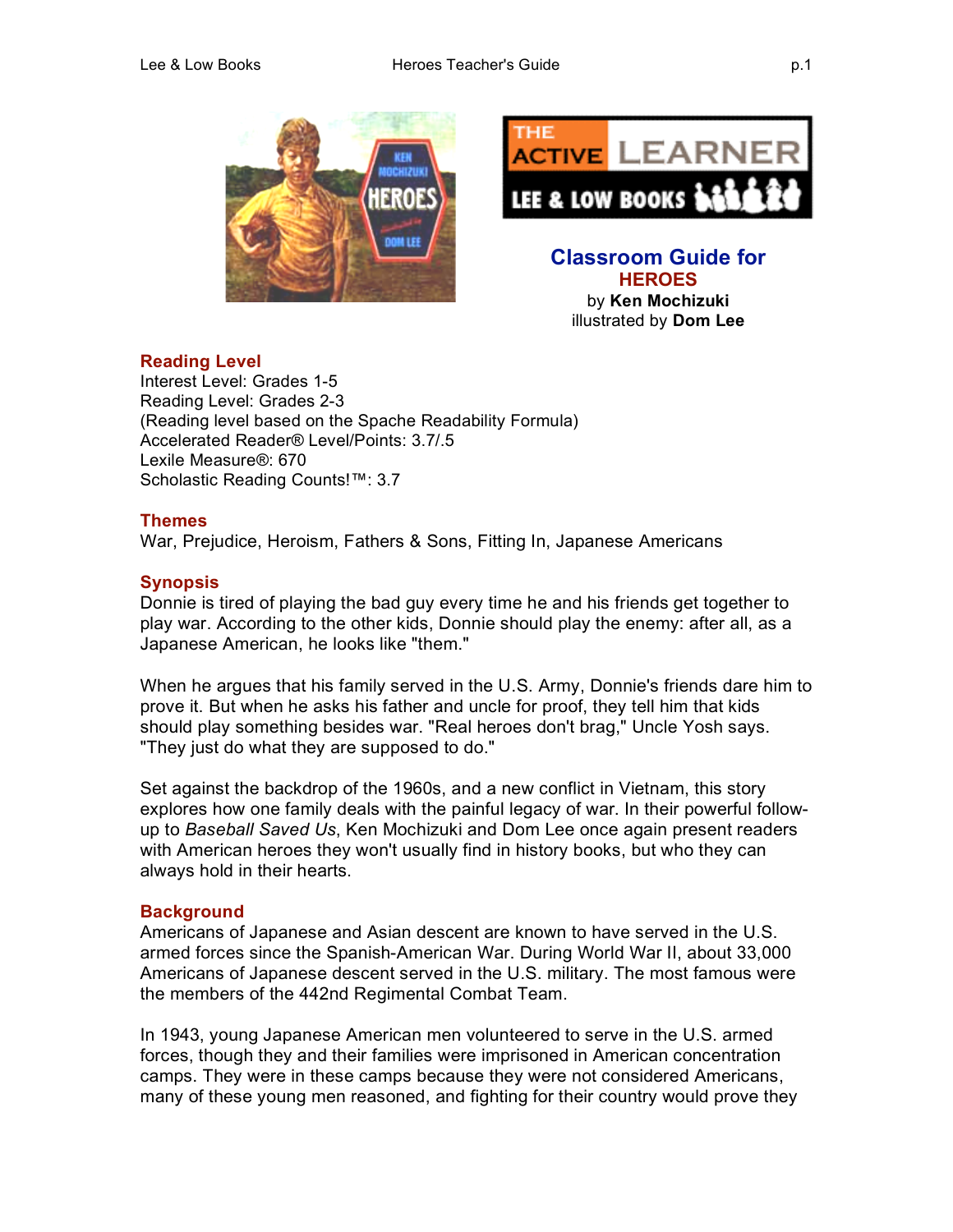were as American as anyone else. About 20,000 volunteered from the camps. Some became members of the Military Intelligence Service, in which they served as interpreters and interrogators for U.S. forces in the Pacific. But many were sent to and trained at Camp Shelby in Hattiesburg, Mississippi. Since the U.S. Army was still segregated, they became the all-Japanese American 442nd.

In 1944, the 442nd was sent to Italy, where they joined the 100th Battalion, a unit composed entirely of Japanese Americans from Hawaii. They fought some of the toughest battles against the Germans in Italy, and are most remembered for rescuing the "Lost Battalion," a U.S. Army unit from Texas trapped by the Germans in the mountains of northeastern France. During that mission, the 442nd suffered 1,400 casualties to rescue 270 of the "Lost Battalion."

The 442nd received 18,143 individual decorations, including one Congressional Medal of Honor, and seven Presidential Unit Citations, making it one of the most highly decorated units in U.S. Army history.

# **BEFORE READING**

### **Prereading Focus Questions**

Before students read the story, you might want them to discuss one of the following questions as a motivation for reading.

- 1. Can you think of some people you consider to be heroes? What characterizes a hero?
- 2. Have you ever played role-playing games with friends? How do you decide who gets to be which part?
- 3. Do you know anyone who has served in the military? Have they ever shared their experiences with you?

# **AFTER READING**

## **Discussion Questions**

After reading, discuss the story. Some questions that can be used to generate discussion are:

- 1. The other children taunted Donnie and made him play the part of the enemy. Why? Was this fair or unfair? Why? Is looking like an enemy enough to make someone an enemy?
- 2. Donnie's friends did not believe that Donnie's father and uncle could fight in "their" army. Why did they think that it was "their" army, to Donnie's exclusion?
- 3. Some people agree on fighting in a war and others do not. Would you fight in a war? Why or why not? Why do people go to war?
- 4. Does someone have to be a hero to be valuable or important?
- 5. Do you think Donnie's friends were good friends? Why or why not?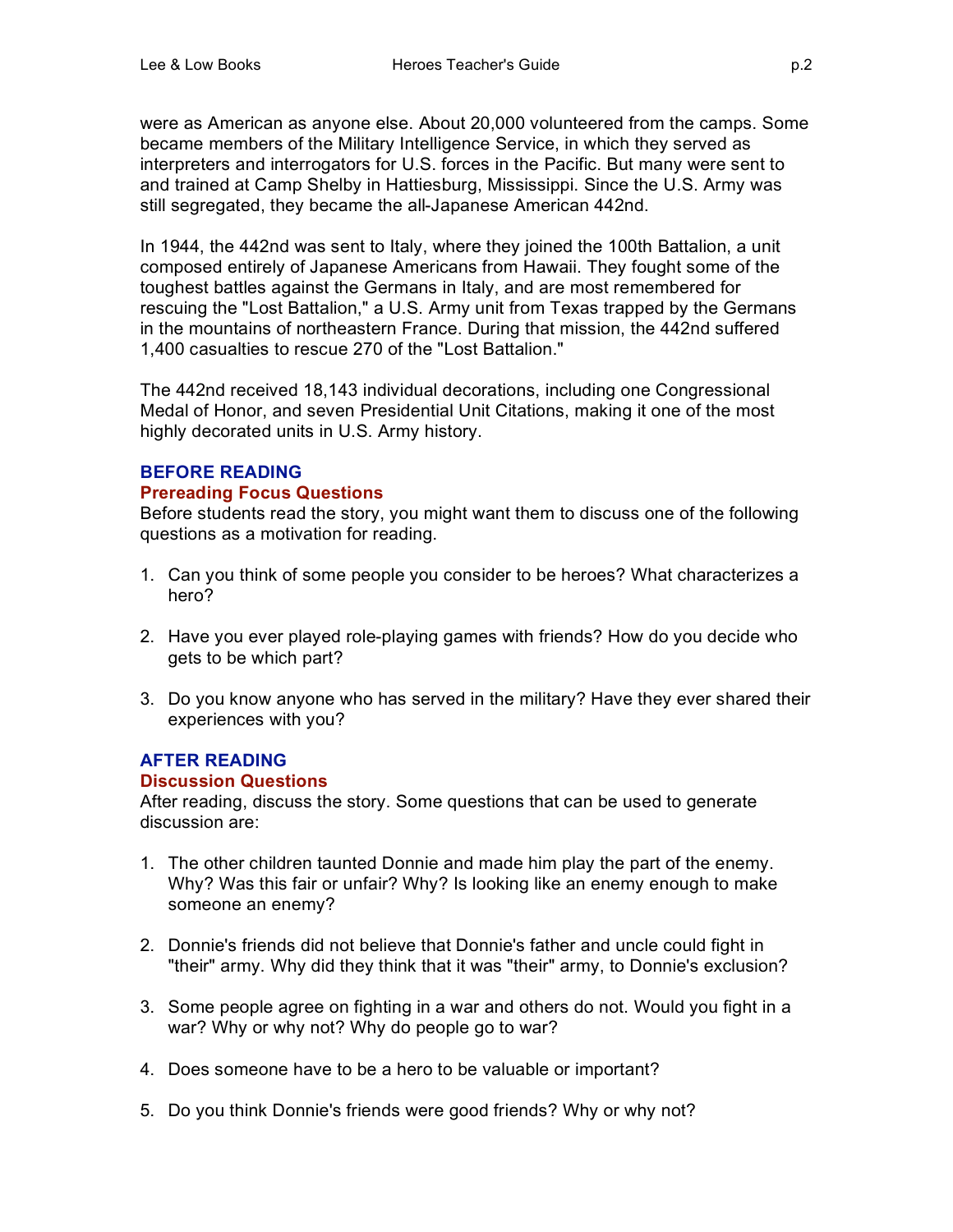# **Reader's Response Journal**

To promote active reading, you might want students to keep a reader's response journal as they read the story. This journal will help students personalize what they are reading.

- 1. Do you ever feel picked on at school? For what? What do you do about it? Do you pick on someone? For what?
- 2. Have you found that other people expect you to behave a certain way because of the way you look? What ways? How do you respond?
- 3. Are you surprised by the way that Donnie was treated? Why or why not?
- 4. Donnie and his friends looked up to war heroes. Who do you look up to? What about that person or those people do you admire?
- **5.** How do you choose your friends? What traits do you consider important in a friend?

## **Other Writing Activities**

Ask students to respond to one or more of the following activities:

- 1. Let's say someone from another country was interviewing you and asked you to describe what Americans were like and how you could tell who was an American? How would you respond?
- 2. Ask the class to illustrate and describe someone they consider to be a hero and why. Then, compile these papers and present them together. More specifically, students can opt to write biographies of war heroes.
- 3. Write a letter of appreciation to someone you admire.

## **Vocabulary**

Having located pertinent books and information, give students the opportunity to learn technical military terms, i.e., different parts of the uniform, different medals, ranks in the armed forces, different branches of the armed forces, etc. By the same token, allow them the opportunity to learn terms of peace and reconciliation, e.g., armistice, peace treaty.

## **ESL Teaching Strategies**

- 1. You might first have the students look at the pictures of the story only and discuss what the story could be about. Have them then identify the conflicts and resolutions as they read the story.
- 2. Have students get in pairs and orally retell the story to one another.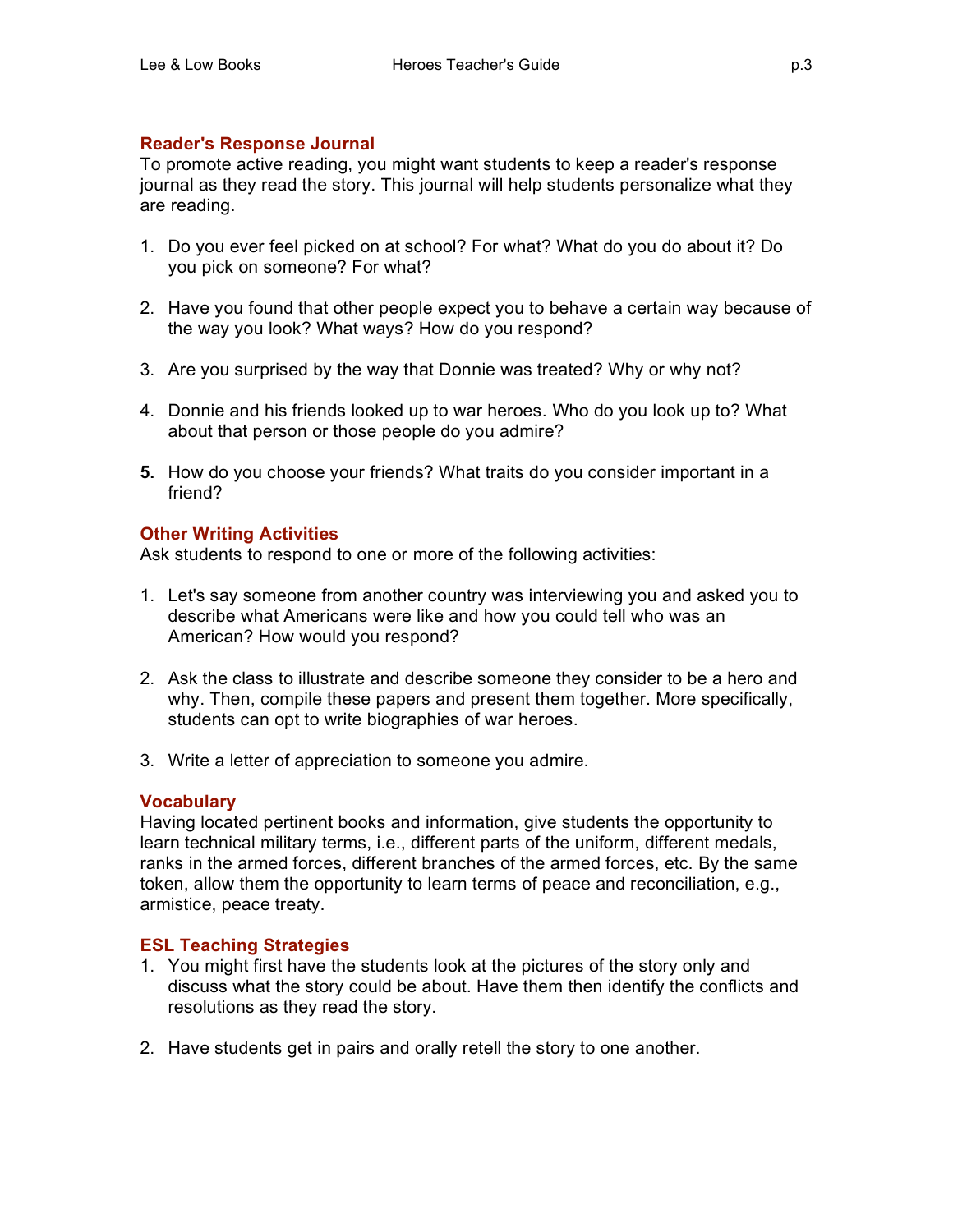### **INTERDISCIPLINARY ACTIVITIES**

In order to integrate students' reading experiences with other subject areas, you might want to have students complete some of these activities.

### **Social Studies**

- 1. Study the wars mentioned in the text: World War II, the Korean War, the Vietnam War, including why the wars were started and how long they lasted, and what the results of the wars were. Also, locate the area in which the above-mentioned wars were fought and study the geography. Be sure to chronologically place each war in a larger context. The class might even compare and contrast the wars, their reasons for being fought, where they took place, their duration, etc.
- 2. Have a guest speaker from the military (retired or currently enlisted) talk to the students about how and why they joined. Also, they might share stories and participate in a question and answer time.
- 3. Make available quotations on (various aspects of) war by different people, including generals, politicians, artists, or musicians for students to peruse.
- 4. Find out the procedure for how America decides to go to war or to quit a war.
- 5. Listen to a debate as to why a nation ought to or ought not to go to war and list the reasons given. Divide the class into two groups: one group that is in support of a possibly imminent war and one that is opposed to it. The class can choose what war they will be rallying for or against. Then, ask the groups to gather data and articulate their reasons for why the country must or must not go to war, depending on the side they are on.

#### **Mathematics**

Calculate the amount of time that various wars lasted as well as the interim time between wars. What war lasted the longest? The shortest? As a result of wars, there are many casualties. Having gathered the appropriate information, compare population sizes before and after wars. War also causes much damage and are costly. Build a bar graph of approximated damage costs per country per war as well as of other war expenses, such as weapons.

### **Science**

Animals also fight and go to "war". Examine the following areas:

- 1. What do animals fight over, i.e., territory, food, mates?
- 2. What defense mechanisms or predatory tactics do different animals display? In different illustrations of animals fighting, locate the predator and prey.

### **Art**

Observe monuments and paintings depicting or commemorating wars or war heroes, e.g., the Vietnam Memorial. Are there any war memorials located in your area?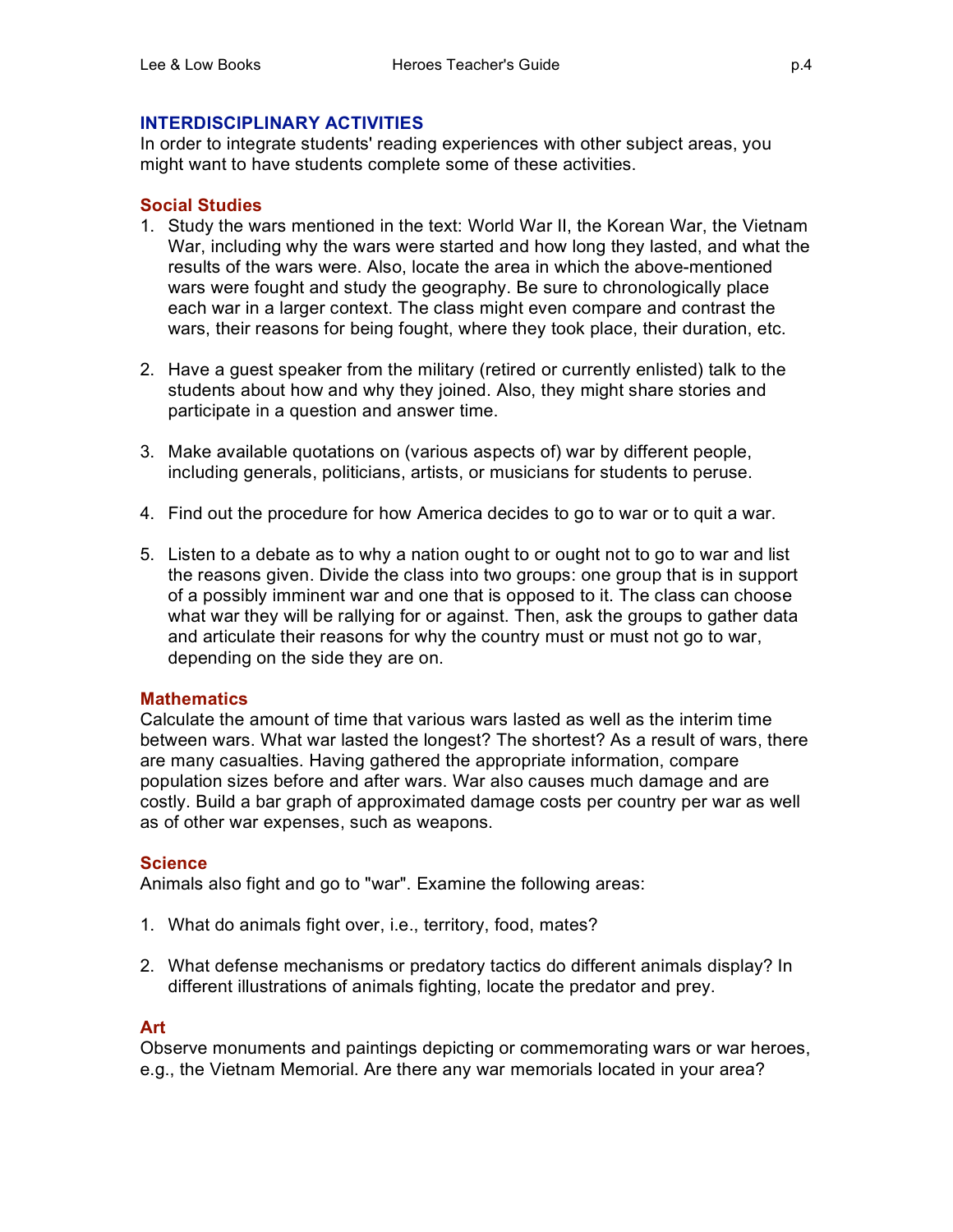## **ABOUT THE AUTHOR AND ILLUSTRATOR**

**Ken Mochizuki** is a native of Seattle, WA, where he currently lives. Having received his bachelor's degree in communications from the University of Washington, he went on to spend five years as a professional actor in Los Angeles. For the past ten years, he has worked as a newspaper journalist, with a special interest in the history and current issues of Americans of Japanese and Pacific Islander descent.

*Heroes* is his second picture book after the award-winning *Baseball Saved Us*, which is about a Japanese American boy who discovers hope and self-respect at an internment camp during World War II. Unlike Donnie, Mochizuki admitted that he never had to play the "bad guy." He dedicates *Heroes* to those above-mentioned people who "served in the U.S. armed forces and defended America with little or no recognition."

**Dom Lee** was born in Seoul, South Korea and now lives in New Jersey with his wife and their two children. He received his bachelor's degree in fine arts from Seoul National University and his master's degree from the School of Visual Arts in New York City.

*Heroes* is Lee's second picture book. As in his first picture book, *Baseball Saved Us*, the illustrations for *Heroes* were rendered by applying encaustic beeswax on paper, then scratching out images, and finally adding paint and colored pencil for color.

Mochizuki and Lee teamed up again for their third book, the award-winning *Passage To Freedom: The Sugihara Story*, which tells the true story of Chiune Sugihara, the "Japanese Schindler," who, with his family's encouragement, saved thousands of Jews in Lithuania during World War II. Also to Dom Lee's credit is *Journey Home*, which he illustrated with his wife, Keunhee Lee.

### **Awards & Reviews Children's Book-of-the-Month Club Selection Notable Children's Book**, *Smithsonian*

"Dignified and effective." –*The New York Times* Book Review

"This book evocatively recreates a time when the war was still fresh in the minds of young parents, and ably shows how subtly prejudice was passed on to their children. But *Heroes* is also a tribute to the 442nd Regiment Combat Team, an all-Japanese-American regiment, and serves as a reminder of their important contribution." – *Kirkus Reviews*

### **Resources on the Web**

Learn more about *Heroes*: http://www.leeandlow.com/books/61/pb/heroes

Other books by Ken Mochizuki and Dom Lee *Baseball Saved Us:* http://www.leeandlow.com/books/17/hc/baseball\_saved\_us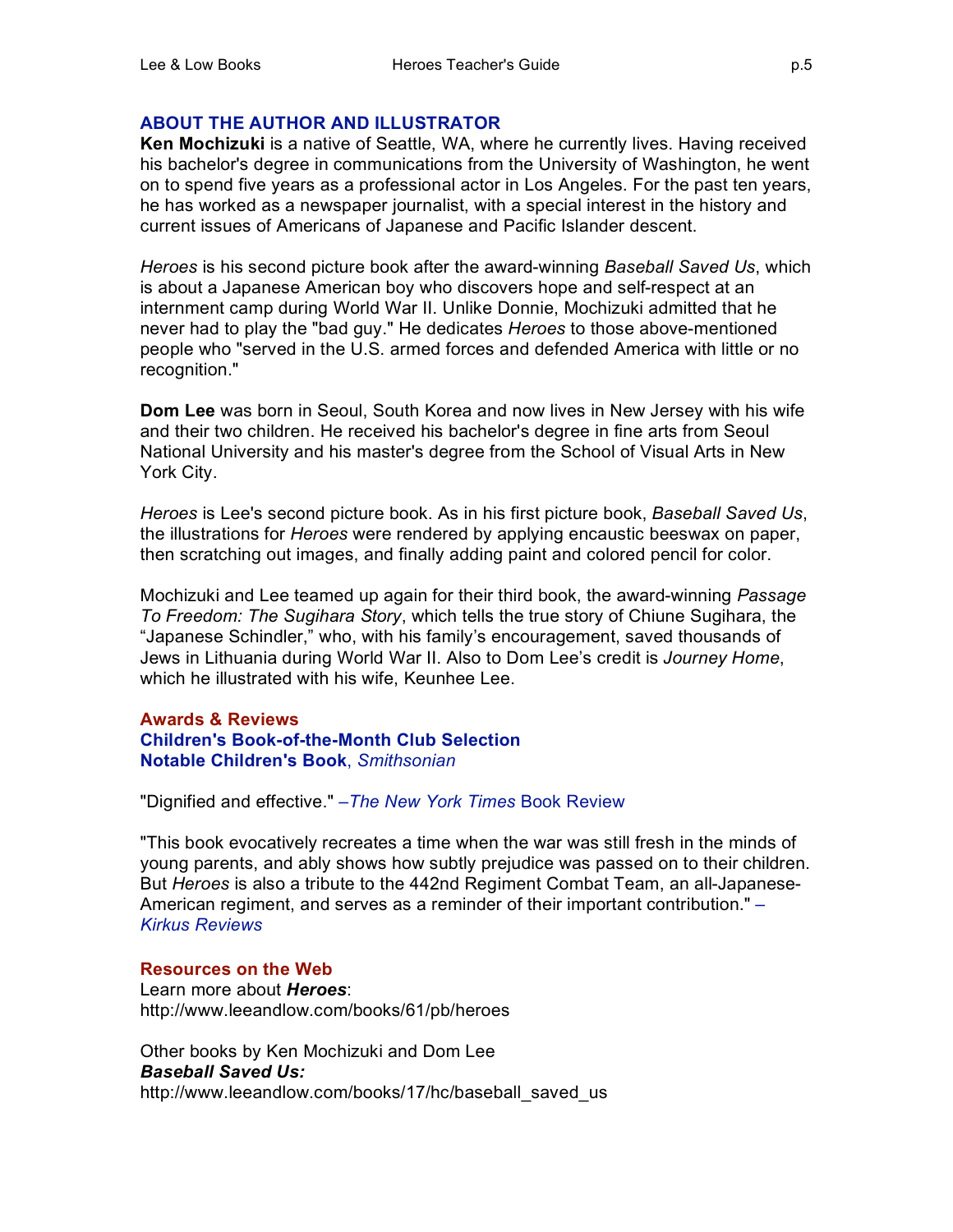## *Passage to Freedom: The Sugihara Story*:

http://www.leeandlow.com/books/89/hc/passage\_to\_freedom\_the\_sugihara\_story *Passage to Freedom: The Sugihara Story* in Spanish:

http://www.leeandlow.com/books/154/hc/pasaje\_a\_la\_libertad\_la\_historia\_de \_chiune\_sugihara

## *Be Water, My Friend: The Early Years of Bruce Lee*:

http://www.leeandlow.com/books/18/hc/be\_water\_my\_friend\_the\_early\_years\_of\_br uce\_lee

Other books by Dom Lee: *Journey Home* at: http://www.leeandlow.com/books/74/hc/journey\_home

Booktalk with Ken Mochizuki about Be Water, My Friend: http://www.leeandlow.com/p/brucelee.mhtml

Ken Mochizuki also participates in a Booktalk discussion on creativity at: http://www.leeandlow.com/p/create1c.mhtml

Booktalk with Dom Lee and Keunhee Lee about Journey Home at: http://www.leeandlow.com/p/domkeun.mhtml

View other **Active Reader Classroom Guides** at: http://www.leeandlow.com/p/teachers-asian\_american.mhtml

# **Book Information**

\$7.95, PAPERBACK ISBN 9781880000502 \$16.95, HARDCOVER ISBN 9781880000168 32 pages, 10" x 8" Interest Level: Grades 1-5 Reading Level: Grades 2-3 (Reading level based on the Spache Readability Formula) Accelerated Reader® Level/Points: 3.7/.5 Lexile Measure®: 670 Scholastic Reading Counts!™: 3.7 Themes: War, Prejudice, Heroism, Fathers & Sons, Fitting In, Japanese Americans

# **Order Information**

## **On the Web:**

http://www.leeandlow.com/books/61/pb/heroes (secure on-line ordering) http://www.leeandlow.com/p/ordering.mhtml (general order information)

**By Phone:**  212-779-4400 ext. 25 212-683-3591 fax